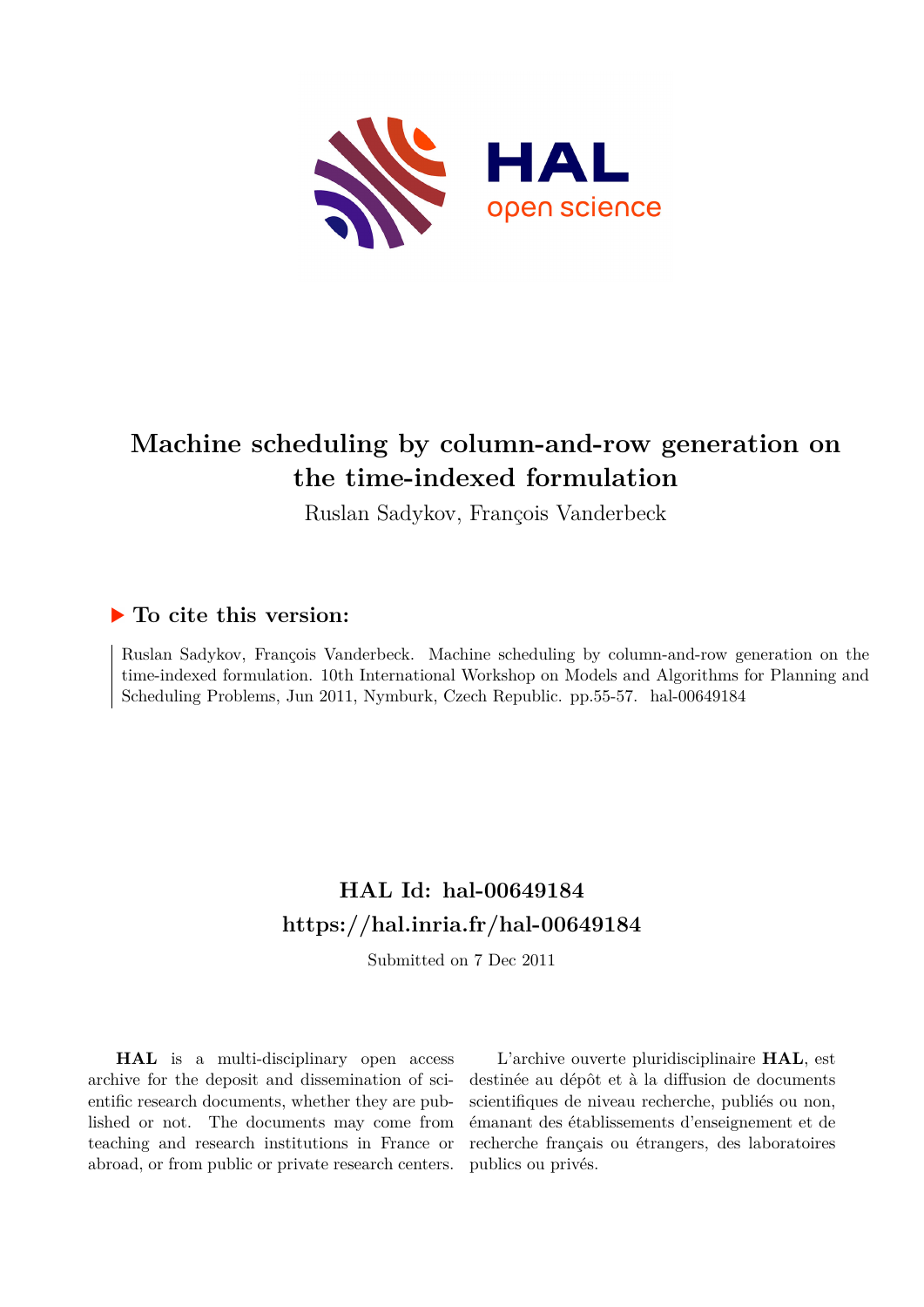# Machine scheduling by column-and-row generation on the time-indexed formulation

Ruslan Sadykov (Speaker) <sup>∗</sup> François Vanderbeck <sup>†</sup>

#### 1 Introduction

We consider the minimum cost scheduling of jobs  $j \in J = \{1, \ldots, n\}$  with processing times  $p_i \in \mathbb{N}$ , on a single machine, a single job at a time, with no preemption. Let  $T \geq \sum_j p_j$  be the length of the planning horizon. Period t represents time interval  $[t-1, t)$  for  $t = 1, \ldots T$ . We assume a generic cost function: the inputs allow us to compute values  $c_{jt}$  representing the cost of processing job j starts at the ouset of period t.

One of the approaches to solve this problem uses the following time-indexed Integer Programming formulation. Let a binary variable  $z_{it}$ ,  $j \in J$ ,  $t = 1, \ldots, T$ , equals to one if job j starts at the outset of period t. Let also job 0 with processing time 1 model the machine idle time. The computationally most efficient such time-indexed formulation is the so-called "flow" reformulation [1]:

$$
[R] \equiv \min \Big\{ \sum_{jt} c_{jt} z_{jt} : \sum_{\substack{t=1 \ p_0 = 0}}^{T-p_j+1} z_{jt} = 1 \ \forall j \in J, \sum_{j=0}^{n} z_{j1} = 1, \\ \sum_{j=0}^{n} (z_{jt} - z_{j,t-p_j}) = 0 \ \forall t \in \{2, \dots, T\}, \quad z_{jt} \in \{0, 1\} \ \forall j, t \Big\}
$$

where the first group of constraints models the assignment of each job to a time period, while the others enforce the "one-job-at-a-time" restriction. The formulation has  $nT$ variables and  $(n+T)$  constraints (note that T is pseudo-polynomial in the input size).

The linear programming (LP) relaxation of this formulation is known to produce very tight lower bounds. However, its size becomes impractical for instances with a large time horizon. One of the methods to overcome this difficulty is to apply the column generation approach based on the totally uni-modular subsystem formed by the one-job-at-a-time constraints, as done by [5]. This method consists in defining a reformulation:

$$
[M] \equiv \min \Big\{ \sum_{g \in G} c^g \lambda_g : \sum_{g \in G} \sum_{t=1}^{T-p_j+1} z_{jt}^g \lambda_g = 1 \; \forall j \in J, \sum_{g \in G} \lambda_g = 1, \; \lambda_g \in \{0,1\} \; \forall g \in G \Big\}
$$

where  $G$  is the set of "pseudo-schedules" (in which each job does not necessarily appears exactly once), vector  $z^g$ , scalar  $c^g$  define the associated solution and cost for a solution

<sup>\*</sup>Ruslan Sadykov@inria.fr. INRIA Bordeaux — Sud-Ouest, 351 cours de la Libération, 33405 Talence, France

<sup>†</sup>fv@math.u-bordeaux1.fr. Université Bordeaux I, 351 cours de la Libération, 33405 Talence, France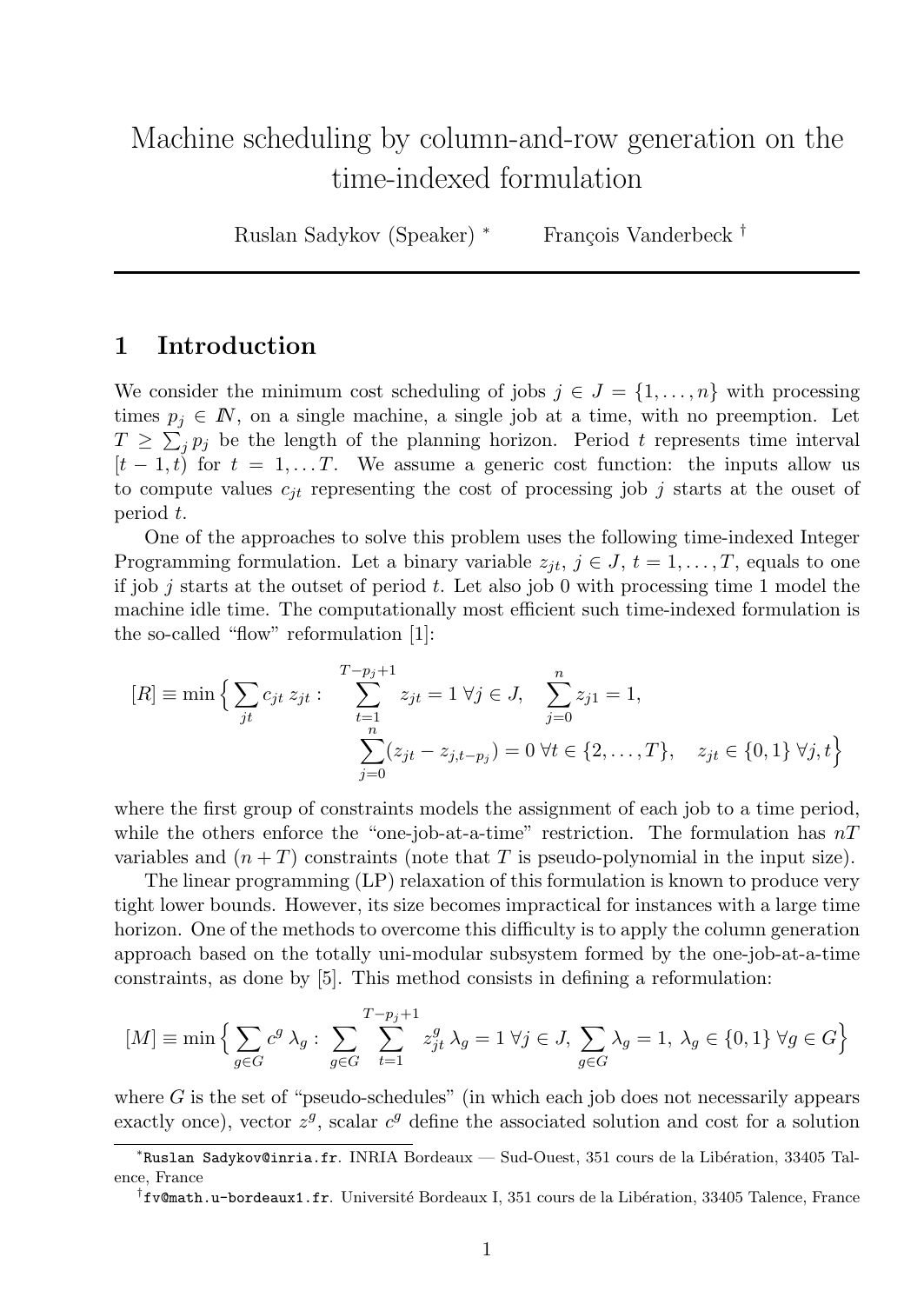$g \in G$ . The LP relaxation of [M] is solved by column generation. The pricing subproblem can be modeled as the search for a shortest path:  $z^* = \arg \min \{\sum_{jt} (c_{jt} - \pi_j) z_{jt} :$  $\sum_{j=0}^{n} z_{j1} = 1, \ \sum_{j=0}^{n} (z_{jt} - z_{j,t-p_j}) = 0 \ \forall t > 1, \quad z_{jt} \in \{0,1\} \ \forall j,t\},\$  where  $\pi_j$  is a dual solution to the linear relaxation of [M]. Thus, each pseudo-schedule defines a path in a graph whose nodes represent periods and where a job j is represented by arcs  $(t, t + p_i)$ , and idle times by arcs  $(t, t + 1)$ .

### 2 Column-and-row generation approach

An alternative approach is a column-and-row generation for the LP relaxation of [R]. The method is reviewed in  $[4]$ . Variables z are generated dynamically, not one at the time, but by lots. To do it, we solve the above pricing subproblem (where  $\pi$  is the dual solution of the assignment constraints of  $[R]$ , and add to  $[R]$  the components of its solution z <sup>∗</sup> with a negative reduced cost in the LP relaxation of [R] along with the flow conservation constraints that are binding for that solution. The components of  $z^*$ with a non-negative reduced cost are stored in the column pool and added to  $[R]$  on one of the subsequent iterations if their reduced cost becomes negative. In [4], we indeed showed that either the current LP value of  $[R]$  is optimal, or some components of  $z^*$  must have a negative reduced cost in the LP relaxation of [R]. Therefore, this column-and-row generation approach solves the LP relaxation of [R] after a finite number of iterations.

Compare to a standard column generation approach for [M], the interest of this alternative approach is to allow for the recombination of previously generated pricing problem solutions, and thus to accelerate the convergence. To illustrate what is meant by recombination, we picture below two pseudo-schedules (dashed) and a new pricing problem solution  $z^*$  (bold) that can be obtained by recombining these two without the need to explictly generate it through pricing.



Note that such recombination is not feasible in [M] where the only feasible solutions are those defined by the convex combinations of previously generated columns. Such column-and-row generation approach applies to any problem admitting a decomposition in which the subproblem is solved by the shortest path problem or, more generally, by the min-cost flow problem or by dynamic programming.

#### 3 Computational results

We performed a computational comparison of three approaches on the same computer: solving the LP relaxation of  $\mathbb{R}$  directly using *Cplex 12.1*; solving the LP relaxation of [M] by standard column generation; and solving the LP relaxation of [R] by columnand-row generation. Column[-and-row] generation algorithms were implemented using BaPCod — a generic Branch-and-Price code developed by the INRIA RealOpt team in Bordeaux. A problem-specific implementation is likely to produce better results.

The three approaches were tested on instances with 25, 50, and 100 jobs and the total weighted tardiness objective function. The test instances were generated using